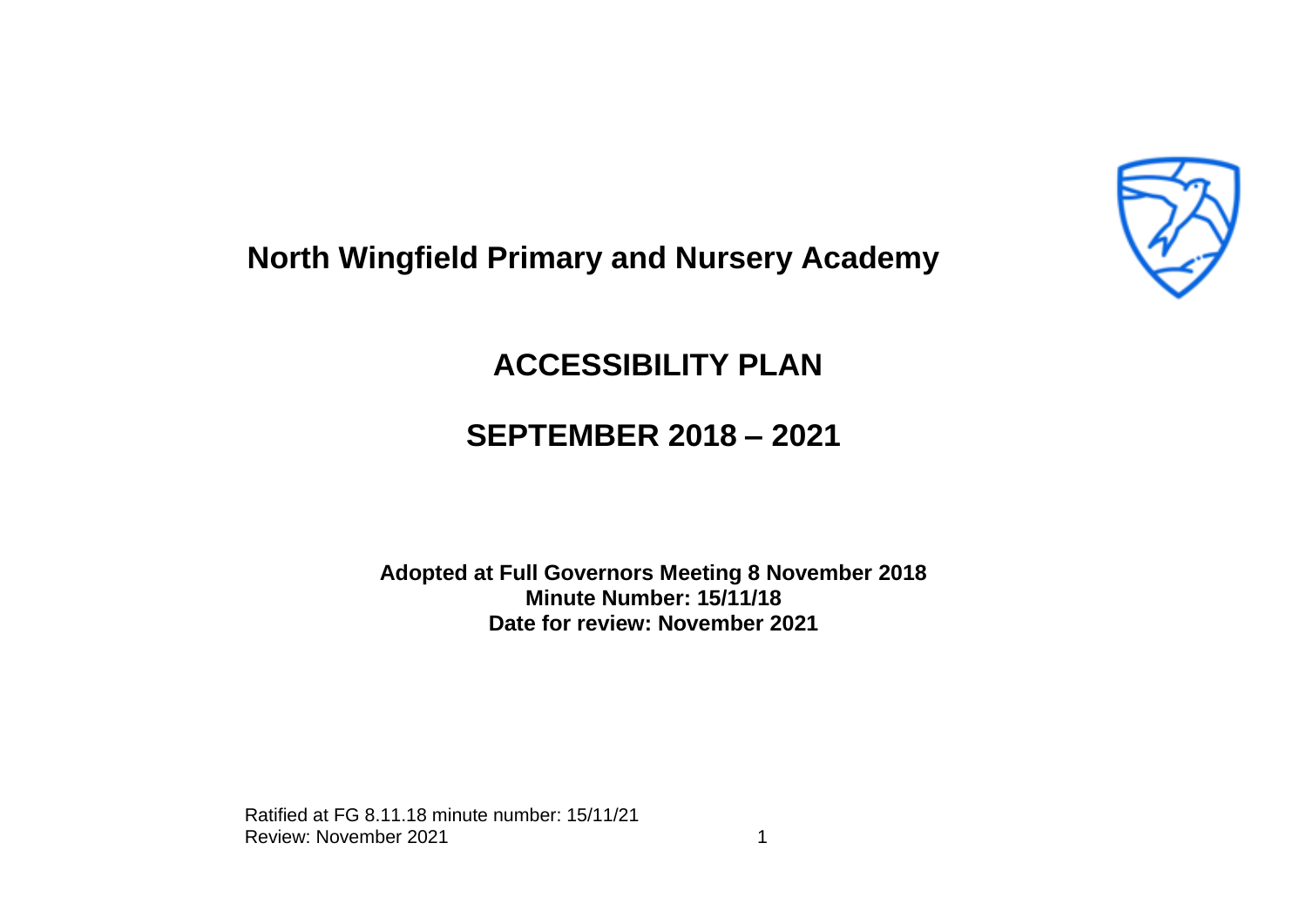Under the Equality Act 2010 schools should have an Accessibility Plan. The Equality Act 2010 replaced all existing equality legislation, including the Disability Discrimination Act. The effect of the law is the same as in the past, meaning that "schools cannot unlawfully discriminate against pupils because of sex, race, disability, religion or belief and sexual orientation".

According to the Equality Act 2010 a person has a disability if:

(a) He or she has a physical or mental impairment, and (b) The impairment has a substantial and long-term adverse effect on his or her ability to carry out normal day-to-day activities.

The Accessibility Plan is listed as a statutory document of the Department for Education's guidance on statutory policies for schools. The Plan must be reviewed every three years and approved by the Governing Body. The review process can be delegated to a committee of the Governing Body, an individual or the Head.

At North Wingfield Primary and Nursery Academy, the Plan will be monitored by the SENCO and head teacher; it will be evaluated by the relevant Governors' committee.

At North Wingfield Primary and Nursery Academy, we are committed to working together to provide an inspirational and exciting learning environment where all children can develop an enthusiasm for life-long learning. We believe that children should feel happy, safe and valued so that they gain a respectful, caring attitude towards each other and the environment both locally and globally.

The North Wingfield Primary and Nursery Academy Accessibility Plan has been developed and drawn up based upon information supplied by the Local Authority, and consultations with pupils, parents, staff and governors of the school. Other, outside agencies and specialists have also been consulted. The document will be used to advise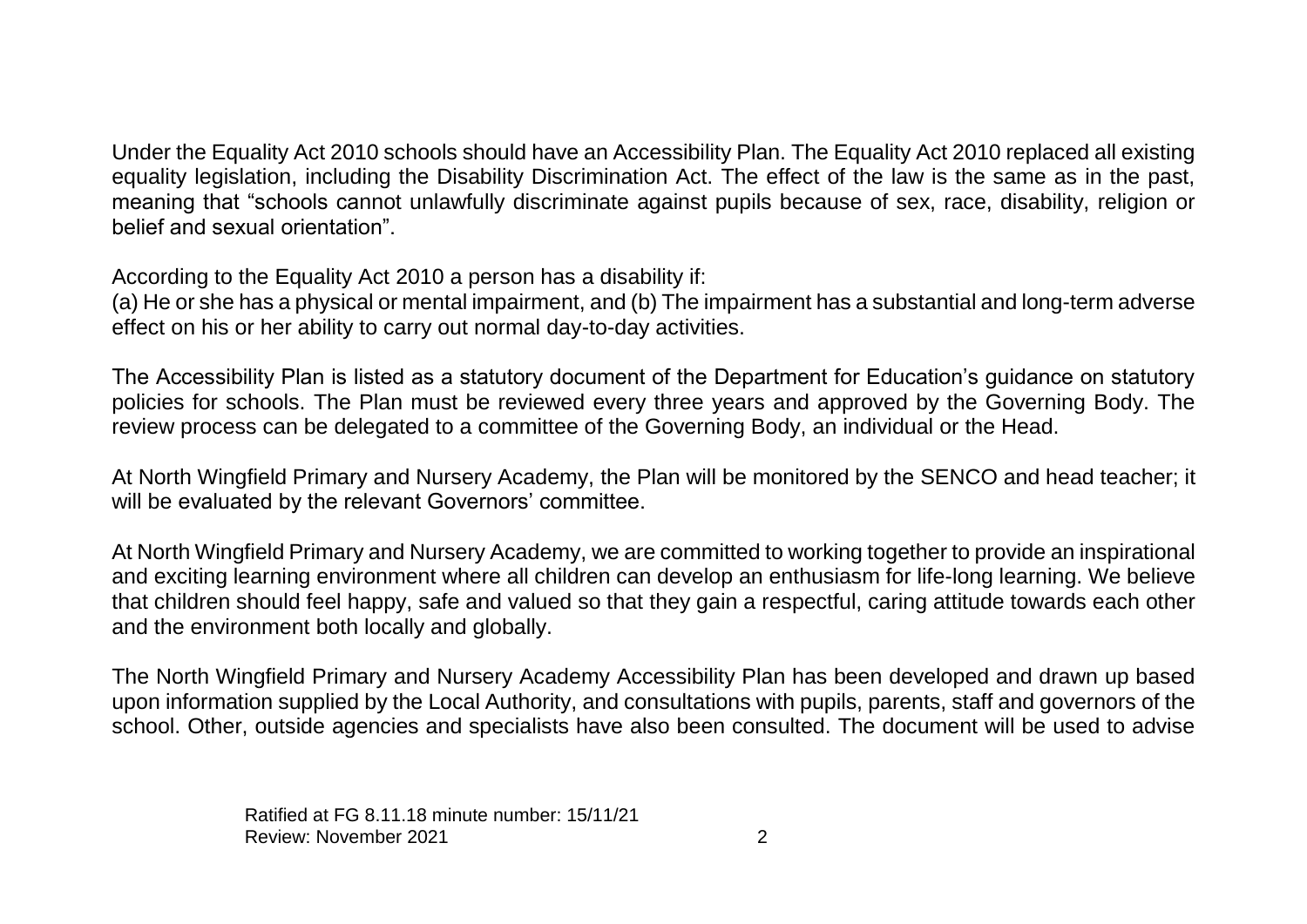other school planning documents and policies and will be reported upon annually in respect of progress and outcomes. The intention is to provide a projected plan for a three year period ahead of the next review date.

The Accessibility Plan is structured to complement and support the school's Equality Objectives, and will similarly be published on the school website. We understand that the Local Authority will monitor the school's activity under the Equality Act 2010 (and in particular Schedule 10 regarding Accessibility) and will advise upon the compliance with that duty.

North Wingfield Primary and Nursery Academy is committed to providing an environment that enables full curriculum access that values and includes all pupils, staff, parents and visitors regardless of their education, physical, sensory, social, spiritual, emotional and cultural needs. We are committed to taking positive action in the spirit of the Equality Act 2010 with regard to disability and to developing a culture of inclusion, support and awareness within the school.

The North Wingfield Primary and Nursery Academy Accessibility Plan shows how access is to be improved for disabled pupils, staff and visitors to the school within a given timeframe and anticipating the need to make reasonable adjustments to accommodate their needs where practicable. The Accessibility Plan contains relevant and timely actions to:-

• Increase access to the curriculum for pupils with a disability, expanding the curriculum as necessary to ensure that pupils with a disability are as, equally, prepared for life as are the able-bodied pupils; (If a school fails to do this they are in breach of their duties under the Equalities Act 2010); this covers teaching and learning and the wider curriculum of the school such as participation in after-school clubs, leisure and cultural activities or schools visits – it also covers the provision of specialist or auxiliary aids and equipment, which may assist these pupils in accessing the curriculum within a reasonable timeframe;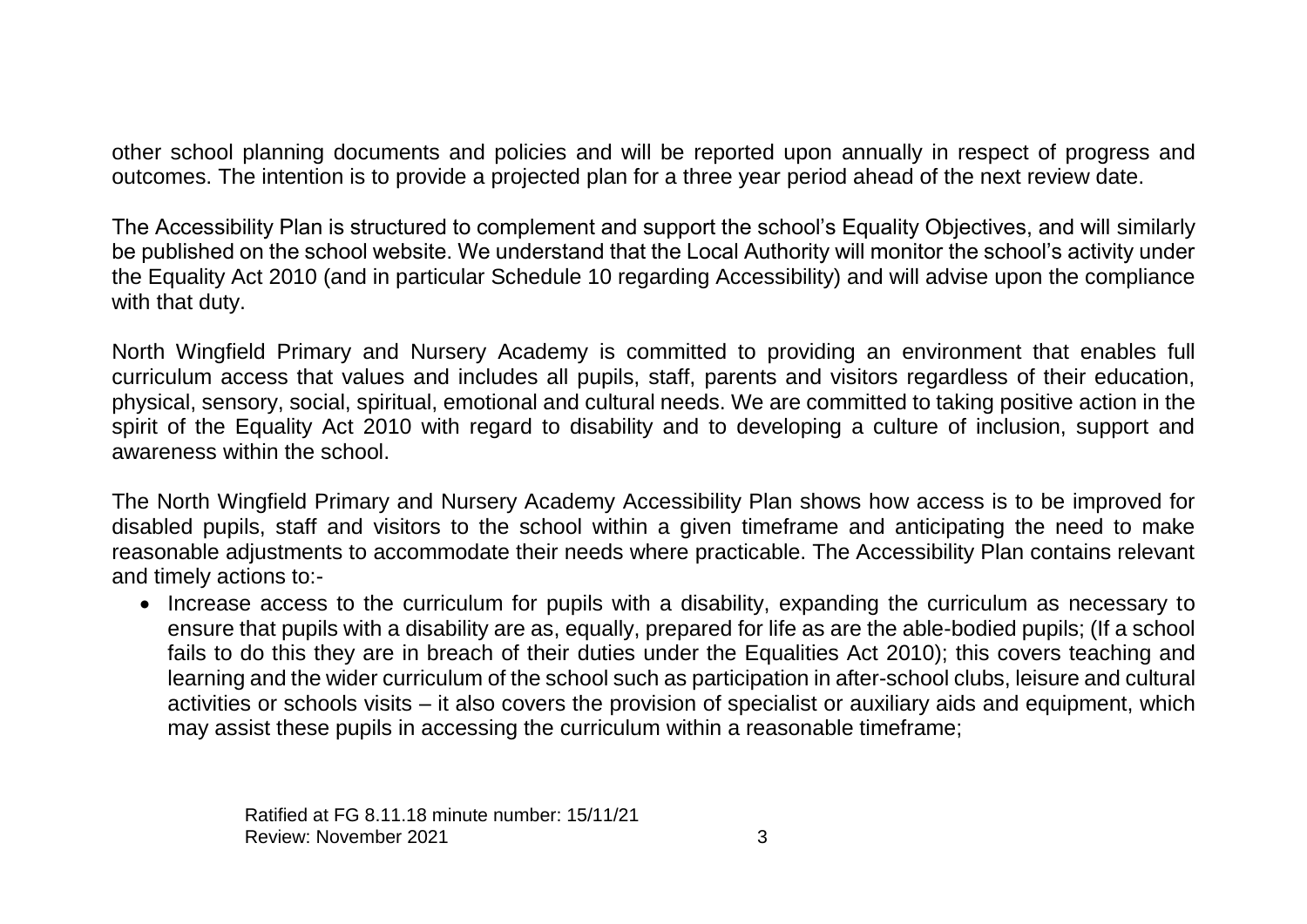- Improve and maintain access to the physical environment of the school, adding specialist facilities as necessary – this covers improvements to the physical environment of the school and physical aids to access education within a reasonable timeframe.
- Improve the delivery of written information to pupils, staff, parents and visitors with disabilities; examples might include hand-outs, timetables, textbooks and information about the school and school events; the information should be made available in various preferred formats within a reasonable timeframe.

The North Wingfield Primary and Nursery Academy Accessibility Plan relates to the key aspects of physical environment, curriculum and written information.

Whole school training will recognise the need to continue raising awareness for staff and governors on equality issues with reference to the Equality Act 2010.

This Accessibility Plan should be read in conjunction with the following school policies, strategies and documents:

- Asset Management Plan
- Behaviour Management Policy
- Curriculum Policy
- Critical Incident Management Plan
- Equal Opportunities Policy
- Health & Safety Policy
- Equality Plan
- School Prospectus
- School Improvement Plan
- Special Educational Needs Policy

Ratified at FG 8.11.18 minute number: 15/11/21 Review: November 2021 **4** and the set of the set of the set of the set of the set of the set of the set of the set of the set of the set of the set of the set of the set of the set of the set of the set of the set of the s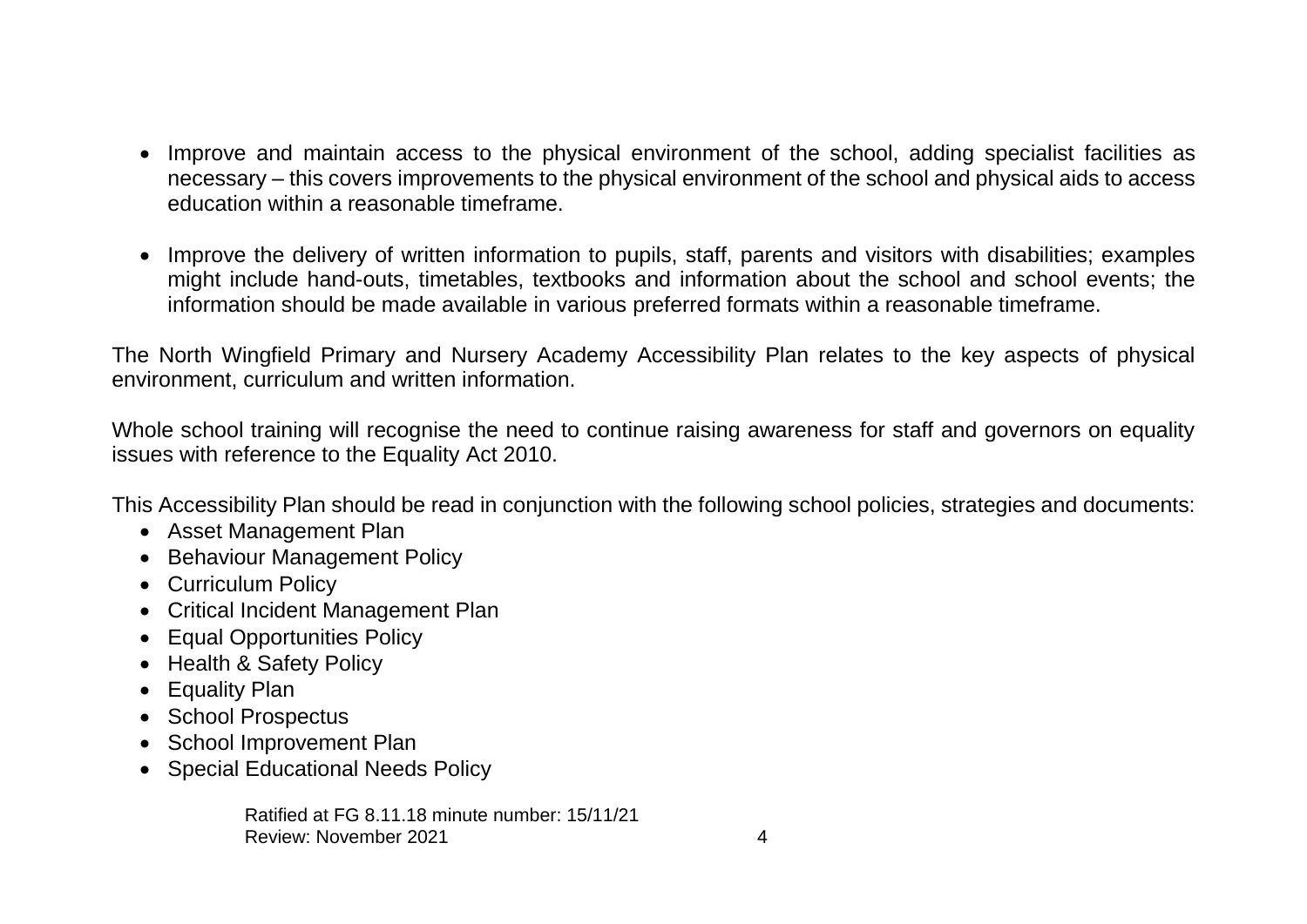• Staff Development Policy

The Accessibility Plan for physical accessibility relates to the Access Audit of the School, which remains the responsibility of the governing body. The School is a new build, opened in 2015, and has been designed with this in mind. If further work should be require for a particular individual's needs, it may not be feasible to undertake all of the works during the life of this accessibility plan and therefore some items will roll forward into subsequent plans. An accessibility audit will be completed by the school prior to the end of each period covering this plan in order to inform the development of a new Accessibility Plan for the ongoing period.

Equality Impact Assessments will be undertaken as and when school policies are reviewed. The terms of reference for all governors' committees will include the need to consider Equality and Diversity issues as required by the Equality Act 2010.

The Accessibility Plan will be published on the school website.

The Accessibility Plan will be monitored through the Governor Resource (including Finance and Premises) **Committee** 

The school will work in partnership with the Local Authority in developing and implementing this Accessibility Plan.

The Accessibility Plan may be monitored by Ofsted during inspection processes in relation to Schedule 10 of the Equality Act 2010.

## **ACTION PLANS**

Ratified at FG 8.11.18 minute number: 15/11/21 Review: November 2021 **5**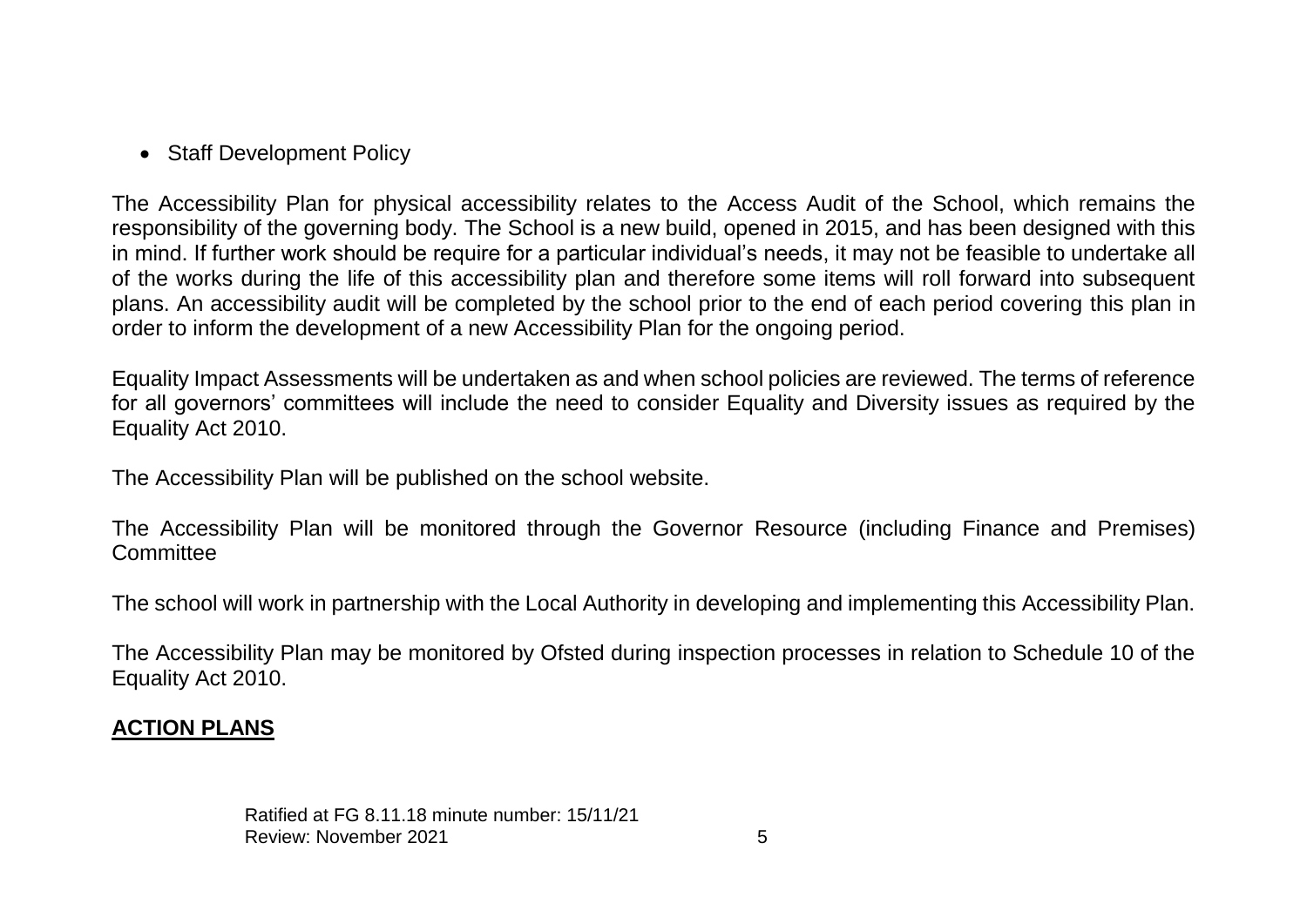Attached is a set of action plans showing how the school will address the priorities identified in the plan.

| NORTH WINGFIELD PRIMARY AND NURSERY ACADEMY ACCESSIBILITY PLAN<br><b>SEP 2018-21</b>                 |                                                                                              |               |              |                         |                             |  |
|------------------------------------------------------------------------------------------------------|----------------------------------------------------------------------------------------------|---------------|--------------|-------------------------|-----------------------------|--|
| A. To increase the extent to which disabled pupils can participate in the school curriculum.         |                                                                                              |               |              |                         |                             |  |
| Our key objective is to reduce and eliminate barriers to access to the curriculum and to ensure full |                                                                                              |               |              |                         |                             |  |
|                                                                                                      | participation in the school community for pupils, and prospective pupils, with a disability. |               |              |                         |                             |  |
| Target                                                                                               | Action                                                                                       | Date          | Resource     | <b>Success Criteria</b> | Monitoring/Evaluation       |  |
|                                                                                                      |                                                                                              |               | s            |                         |                             |  |
|                                                                                                      |                                                                                              |               | /Staff       |                         |                             |  |
| <b>Use Provision</b>                                                                                 | SENCO to update                                                                              | Sep/          | <b>SENCO</b> | Ensure appropriate      | <b>SENCO</b> report to      |  |
| Mapping                                                                                              | provision map termly                                                                         | Jan/          | & HT         | deployment of           | governors                   |  |
|                                                                                                      |                                                                                              | Apr           | Time         | learning support        |                             |  |
| Teachers                                                                                             | Provide training for all                                                                     | Jan           | <b>Staff</b> | Teachers incorporate    | Narrowing the gap           |  |
| develop their                                                                                        | staff                                                                                        | 2019          | meeting      | principles of good      | between SEN/non             |  |
| knowledge of                                                                                         | Ensure plans meet                                                                            |               | time         | practice in teaching of | <b>SEN pupils</b>           |  |
| teaching ASD                                                                                         | needs of pupils with                                                                         |               | <b>SENCO</b> | ASD pupils into lesson  | Achievement/standard        |  |
| pupils                                                                                               | <b>ASD</b>                                                                                   |               | training     | plans                   | s report to governors       |  |
| <b>Teachers and</b>                                                                                  | Provide training for                                                                         | <b>Nov 18</b> | Time/trai    | Staff have greater      | <b>SENCO</b> report to      |  |
| TAs update                                                                                           | new and existing staff                                                                       |               | ning for     | understanding of how    | governors                   |  |
| skills to deal                                                                                       | relating to disabilities                                                                     |               | teachers     | to support pupils with  | <b>LEXIA used regularly</b> |  |
| with students                                                                                        | of students in school                                                                        |               | and TAs      | dyslexia etc            | with appropriate pupils     |  |
| who have                                                                                             | (dyslexia, ASD,                                                                              |               |              |                         | Progress monitored by       |  |
| specific                                                                                             | ADHD, EBD, PD)                                                                               |               |              |                         | <b>SENCO</b>                |  |
| disabilities                                                                                         |                                                                                              |               |              |                         |                             |  |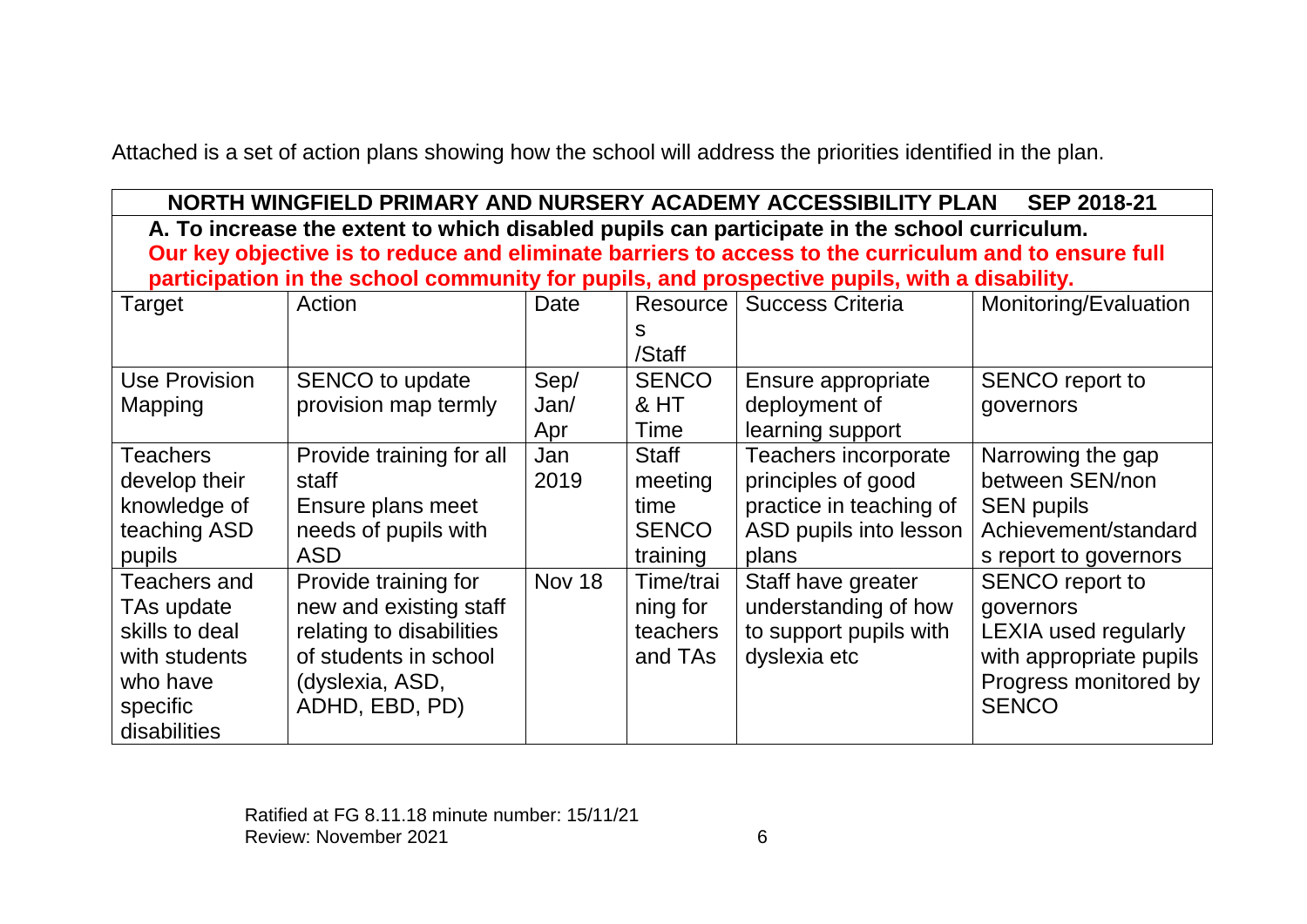| Establish close                                                                                                   | Ensure collaboration                                                                                                                                                                                  | Ongoing             | HТ                                                          | Clear collaborative                                                                                                                        | Parent Interviews.                                                                          |
|-------------------------------------------------------------------------------------------------------------------|-------------------------------------------------------------------------------------------------------------------------------------------------------------------------------------------------------|---------------------|-------------------------------------------------------------|--------------------------------------------------------------------------------------------------------------------------------------------|---------------------------------------------------------------------------------------------|
| liaison with                                                                                                      | and sharing between                                                                                                                                                                                   |                     | All                                                         | working approach.                                                                                                                          |                                                                                             |
| parents.                                                                                                          | school and families.                                                                                                                                                                                  |                     | teachers                                                    |                                                                                                                                            |                                                                                             |
| Establish close<br>liaison with<br>outside<br>agencies with<br>pupils with<br>severe<br>behaviour<br>difficulties | Ensure collaboration<br>between all key<br>personnel.<br>Set up nurture<br>provision in school.<br><b>Application for TAPs</b><br>funding                                                             | Sep 18              | <b>HT</b><br><b>SENDCO</b><br><b>Teachers</b><br><b>TAs</b> | Clear collaborative<br>working approach.<br>Nurture and in class<br>support allocated as<br>required.                                      | Notes from meeting,<br>Interviews with key<br>personnel.                                    |
| All students<br>have access to<br>out of school<br>learning                                                       | Audit attendance of<br>clubs and visits to<br>ensure appropriate<br>provision made                                                                                                                    | Aut<br>2018<br>2019 | <b>SBM</b><br><b>SENCO</b><br>time                          | Pupils fully involved in<br>school.<br>All visits accessible to<br>all pupils.                                                             | HT to monitor<br>proposals for school<br>activities.<br>Clubs planned for all<br>abilities. |
| <b>Disability</b><br>equality issues<br>are incorporated<br>into PSHE&C<br>curriculum                             | <b>PSHE Subject Leader</b><br>to review Scheme of<br>work to ensure<br>disability equality<br>issues included and<br>modify. Appropriate<br>resources available<br>e.g. Just Like Us<br>teaching pack | Jan 18              | Subject<br>leader<br>time                                   | Students have greater<br>understanding of<br>disability issues<br>Eliminate any<br>disability related name<br>calling/negative<br>comments | Scheme of work<br>includes disability<br>equality issues                                    |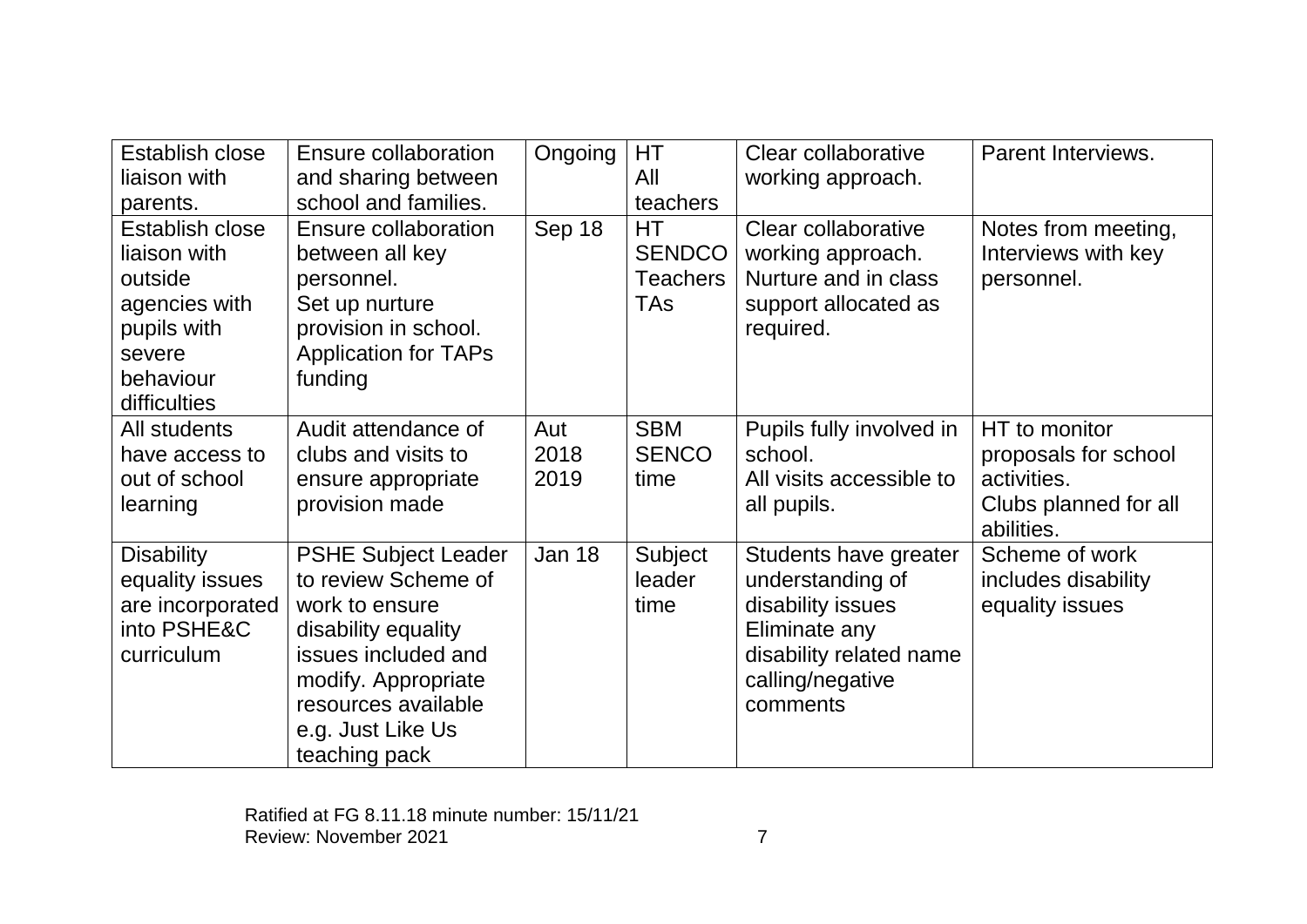| <b>Review</b>      | <b>SENDCO/Class</b>  | Termly | <b>Class</b>    | Progress made            | <b>Report to Governors</b> |
|--------------------|----------------------|--------|-----------------|--------------------------|----------------------------|
| attainment of all  | Teacher              |        | <b>Teachers</b> | towards IEP targets      |                            |
| <b>DSEN pupils</b> | Meetings/Pupil       |        |                 |                          | Feedback given to          |
|                    | <b>Progress</b>      |        | <b>SENDCO</b>   | <b>Provision mapping</b> | class teachers and         |
|                    |                      |        |                 | shows clear steps and    | new targets set for        |
|                    | Scrunity of          |        |                 | progress made.           | children.                  |
|                    | assessment system    |        |                 |                          |                            |
|                    |                      |        |                 |                          |                            |
|                    | Regular liaison with |        |                 |                          |                            |
|                    | parents              |        |                 |                          |                            |

| B. To improve physical access to the school                                                             |        |      |                                |                         |                       |  |
|---------------------------------------------------------------------------------------------------------|--------|------|--------------------------------|-------------------------|-----------------------|--|
| Target                                                                                                  | Action | Date | Resource<br>S/<br><b>Staff</b> | <b>Success Criteria</b> | Monitoring/Evaluation |  |
| As the School is a new build, all obvious access issues have been addressed in the design. This will be |        |      |                                |                         |                       |  |
| reviewed regularly and if any specific needs become known.                                              |        |      |                                |                         |                       |  |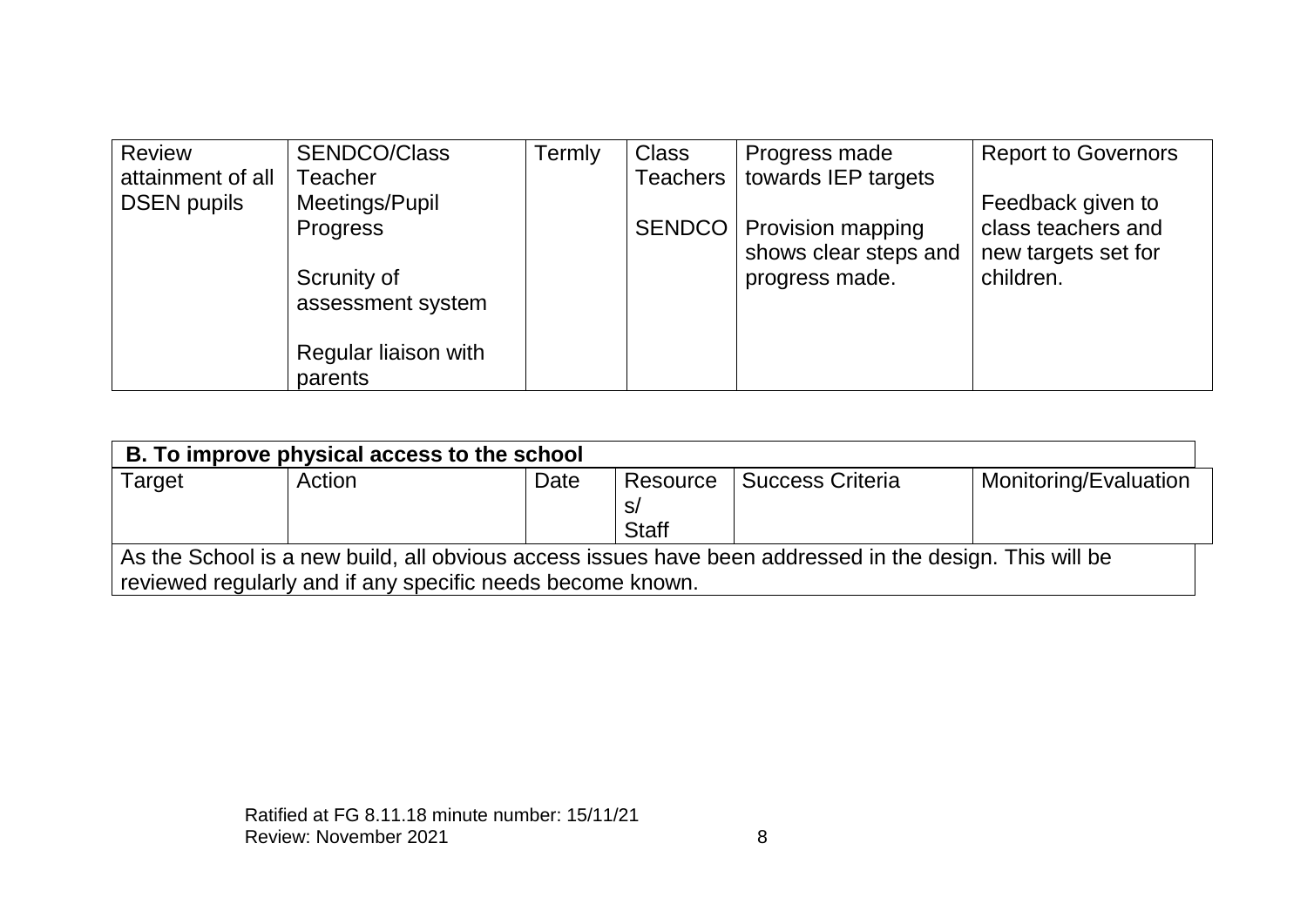| C. To improve the delivery of information to disabled pupils and parents.                                |                                                                                                                         |             |                                              |                                            |                                  |  |
|----------------------------------------------------------------------------------------------------------|-------------------------------------------------------------------------------------------------------------------------|-------------|----------------------------------------------|--------------------------------------------|----------------------------------|--|
| Target                                                                                                   | Action                                                                                                                  | <b>Date</b> | <b>Resourc</b><br>es/<br><b>Staff</b>        | <b>Success Criteria</b>                    | Monitoring/Evaluation            |  |
| Parent with<br>Hearing<br>Impairment                                                                     | Regular<br>communication with<br>parents.<br>Interpreter provided<br>for parents'<br>eve/annual reviews.                | Ongoing     | <b>SLT</b>                                   | Two way<br>communication with<br>parents.  | <b>Parent Interviews</b>         |  |
| Ensure all<br>children with<br><b>ASD have</b><br>access to the<br>curriculum.                           | Regular parental<br>communication.<br>Individualised multi-<br>sensory teaching<br>strategies used for<br>ASD children. | Ongoing     | All staff<br>to be<br>aware.                 | ASD children able to<br>access curriculum. | <b>Parent Interviews</b>         |  |
| <b>Ensure</b><br>improved<br>access to<br>written<br>information for<br>pupils, parents<br>and visitors. | Use LA<br>recommendations as<br>appropriate e.g. large<br>print, using symbols<br>and pictures,<br>simplified text      | As regd     | <b>Staff</b><br>time<br><b>ICT</b><br>access | Greater access for<br>disabled pupils      | Feedback from pupils/<br>parents |  |